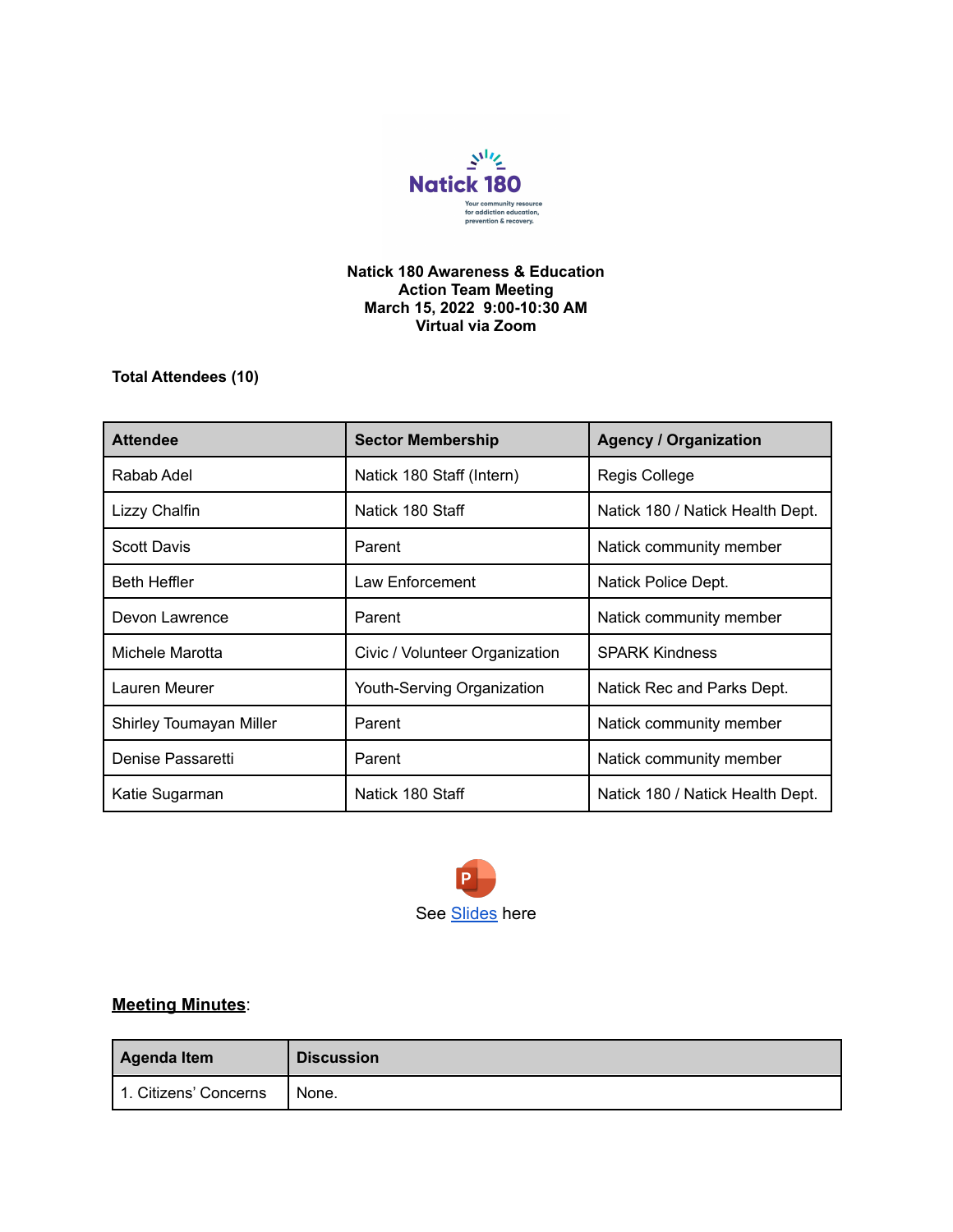| 2. Approve meeting<br>minutes   | Meeting minutes from February 8, 2022 were approved by a unanimous<br>vote. Official meeting minutes will be posted to the Town of Natick website.                                                                                                                                                                                                                                                                                                                                                                                                                                                                                                                                                                                                                                                                                                                                                                                                                                                                                                                                                                                                                                                                                                                                                                                                             |  |  |
|---------------------------------|----------------------------------------------------------------------------------------------------------------------------------------------------------------------------------------------------------------------------------------------------------------------------------------------------------------------------------------------------------------------------------------------------------------------------------------------------------------------------------------------------------------------------------------------------------------------------------------------------------------------------------------------------------------------------------------------------------------------------------------------------------------------------------------------------------------------------------------------------------------------------------------------------------------------------------------------------------------------------------------------------------------------------------------------------------------------------------------------------------------------------------------------------------------------------------------------------------------------------------------------------------------------------------------------------------------------------------------------------------------|--|--|
| 3. Updates and<br>announcements | a. Data collection updates - Natick 180 staff shared that the Coalition's<br>Parent Survey is live for dissemination and encouraged Action Team<br>members to share the survey link widely. Group members made the<br>additional suggestions for disseminating Parent Survey:<br><b>Natick Town Pages</b><br>Middle School health teachers (to send out to parents)<br>$\bullet$<br>Rec & Parks/Woodtrail communications<br>$\bullet$<br>Elementary PTO newsletters<br>$\bullet$                                                                                                                                                                                                                                                                                                                                                                                                                                                                                                                                                                                                                                                                                                                                                                                                                                                                               |  |  |
|                                 | Additionally, the MetroWest Adolescent Health Survey (MWAHS) was<br>administered in November 2021; results will be available to NPS<br>administration in the coming weeks.                                                                                                                                                                                                                                                                                                                                                                                                                                                                                                                                                                                                                                                                                                                                                                                                                                                                                                                                                                                                                                                                                                                                                                                     |  |  |
|                                 | b. Playful Parenting Workshop Series More than 40 people registered.<br>Only 11 logged in for the first session, but several people registered for the<br>series after it started, so hopefully more will join the next session. Sessions<br>are being recorded to allow participants to 'catch up' if they have to miss a<br>meeting. The sessions are virtual, Thursdays, 7-9 pm for six total sessions.<br>The target audience is parents/caregivers of 0-12 year olds. One outcome we<br>are hoping for is to develop a group of parent peer leaders in the community<br>so they can continue to teach / share the skills learned during the training.                                                                                                                                                                                                                                                                                                                                                                                                                                                                                                                                                                                                                                                                                                     |  |  |
|                                 | c. Learn a Better Way (LABW) - The first of five sessions began on March<br>9th, 7-8:30 pm.                                                                                                                                                                                                                                                                                                                                                                                                                                                                                                                                                                                                                                                                                                                                                                                                                                                                                                                                                                                                                                                                                                                                                                                                                                                                    |  |  |
|                                 | d. Natick 180 Quarterly Coalition-Wide Meeting-The Coalition's quarterly<br>meeting took place on March 10th, 5:30-7 pm. The focus of the meeting was<br>on fostering youth-adult partnerships, and students from Natick Above the<br>Influence (NATI) and the Interact Club were in attendance. In total, there were<br>33 individuals in attendance at the meeting (both in-person and remote).<br>Feedback from Action Team members who attended the meeting indicated<br>that attendees appreciated the opportunity to have conversations with youth,<br>the agenda structure, the quality of discussion, and overall facilitation of the<br>meeting. The hybrid nature of the meeting appeared to go smoothly, and one<br>participant who joined remotely reported that they still felt engaged in the<br>meeting despite not being present in the room. There was a suggestion to<br>possibly include a short norm-setting activity at the start of a future hybrid<br>meeting to ensure that individuals who are participating remotely know who is<br>speaking in the room, since that was unclear at times. Additionally, the<br>presence of the boxed-lunch meal was identified as a nice feature of the<br>meeting, especially since it had been a long time since folks had experienced<br>the opportunity to share a meal with community members. |  |  |
| 4. Upcoming events              | a. Teen Mental Health Events in March-'Teen Tuesdays' programming will<br>occur throughout March, co-sponsored by SPARK Kindness, the Morse<br>Institute Library, Natick 180, and Families for Depression Awareness. The<br>March 8th program featuring Ned Johnson was very successful (over 450<br>registrants), and a newsletter follow-up to his program is available at<br>https://conta.cc/3tMNiZy. Tonight's session will feature Families for<br>Depression Awareness. Links for all Tuesday evening events can be found on<br>the <b>SPARK Kindness website</b> .                                                                                                                                                                                                                                                                                                                                                                                                                                                                                                                                                                                                                                                                                                                                                                                     |  |  |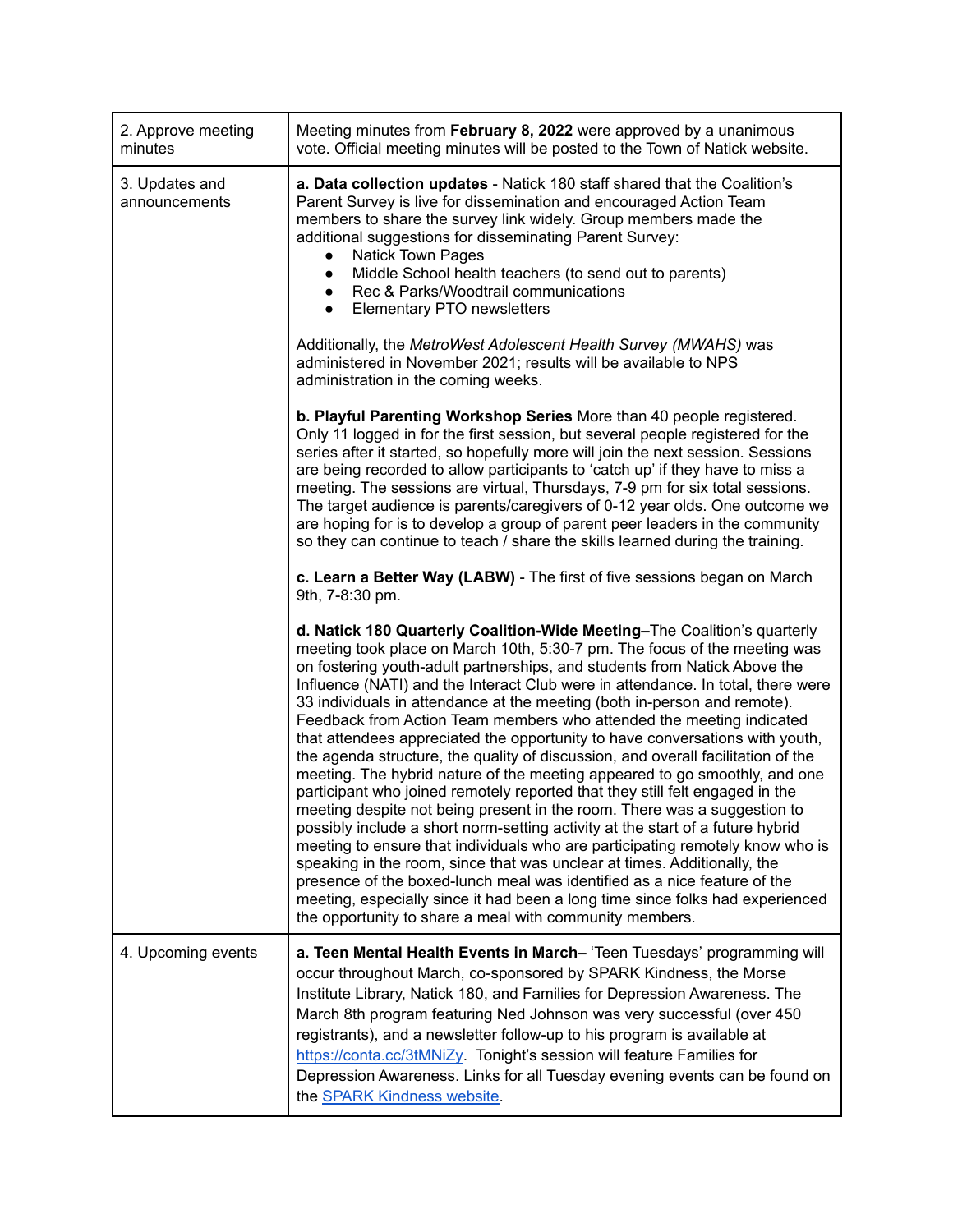|               | b. Equity Co-Op Day and Wellness Fair - On March 17th, Natick High<br>School will be hosting a series of guest speakers and workshops on topics<br>related to equity and inclusion. Natick 180 will be sponsoring two workshops<br>presented by Tavis Carter of Human in Common, who will speak on reducing<br>stigma and normalizing conversations around behavioral health. Natick 180<br>will also have a table at the NHS Health Fair on that day 11:00 AM-1:00 PM,<br>which will include free giveaway items and trivia questions about cannabis.<br>Last night at their biweekly meeting, students from NATI created an<br>informational poster board about cannabis that will be used for the trivia<br>game.                                                                                                                                               |
|---------------|--------------------------------------------------------------------------------------------------------------------------------------------------------------------------------------------------------------------------------------------------------------------------------------------------------------------------------------------------------------------------------------------------------------------------------------------------------------------------------------------------------------------------------------------------------------------------------------------------------------------------------------------------------------------------------------------------------------------------------------------------------------------------------------------------------------------------------------------------------------------|
|               | c. Recovery Speaker in High School Health Classes-Natick 180 will also<br>sponsor speakers in recovery who will address all NHS health classes on<br>March 18th and March 31st.                                                                                                                                                                                                                                                                                                                                                                                                                                                                                                                                                                                                                                                                                    |
|               | d. NATI Events:<br>March Coalition Meeting-NATI were featured participants at the<br>Coalition meeting and also reported on some of the highlights of their<br>activities to date during this school year.<br>Visit to the Teen Center-NATI will visit the Teen Center at Rec &<br>$\bullet$<br>Parks on March 28th. At last night's NATI meeting, group members<br>planned a 'Jeopardy' type game with questions focused on vaping.<br>Kick Butts State Advocacy Day-On March 31st, NATI will<br>participate in the annual tobacco prevention day known as 'Kick Butts<br>Day.' This event is hosted by The 84 Movement, and it will be remote.<br>Teen Mental Health Speaker with Families for Depression<br><b>Awareness-NATI</b> is looking at possibly hosting a teen speaker in<br>mid-May, probably the same week as prom. They hope to offer free<br>food. |
|               | e. Natick Mall Event-Agenda item not discussed; slots for community groups<br>to participate filled up quickly, so Natick 180 will not be able to participate at<br>this time.                                                                                                                                                                                                                                                                                                                                                                                                                                                                                                                                                                                                                                                                                     |
|               | f. Jessica Lahey Event-Confirmed for May 11th, 7:00-8:30 PM,<br>co-sponsored with Dover-Sherborn Challenge Success Program. The event<br>will be on Zoom, and will cost \$5,000 (to be cost-shared between<br>Dover-Sherborn and Natick). Michele Marotta offered to contact an ASL<br>interpreter for the event; Katie Sugarman will reach out to Dover-Sherborn to<br>discuss accessibility needs.                                                                                                                                                                                                                                                                                                                                                                                                                                                               |
| 6. Discussion | Marathon Messaging - Action Team members explored the possibility of<br>а.<br>having a presence at the Boston Marathon. Possible<br>collaborators/organizations to connect with included the Boston Bulldogs,<br>the Natick Center Cultural District, and/or Love 01760; possible<br>themes/topics suggested included sharing behavioral health resources or<br>emphasizing the power of support in Natick's caring community.<br>Discussion explored the possibility of hosting a table or multiple tables                                                                                                                                                                                                                                                                                                                                                        |